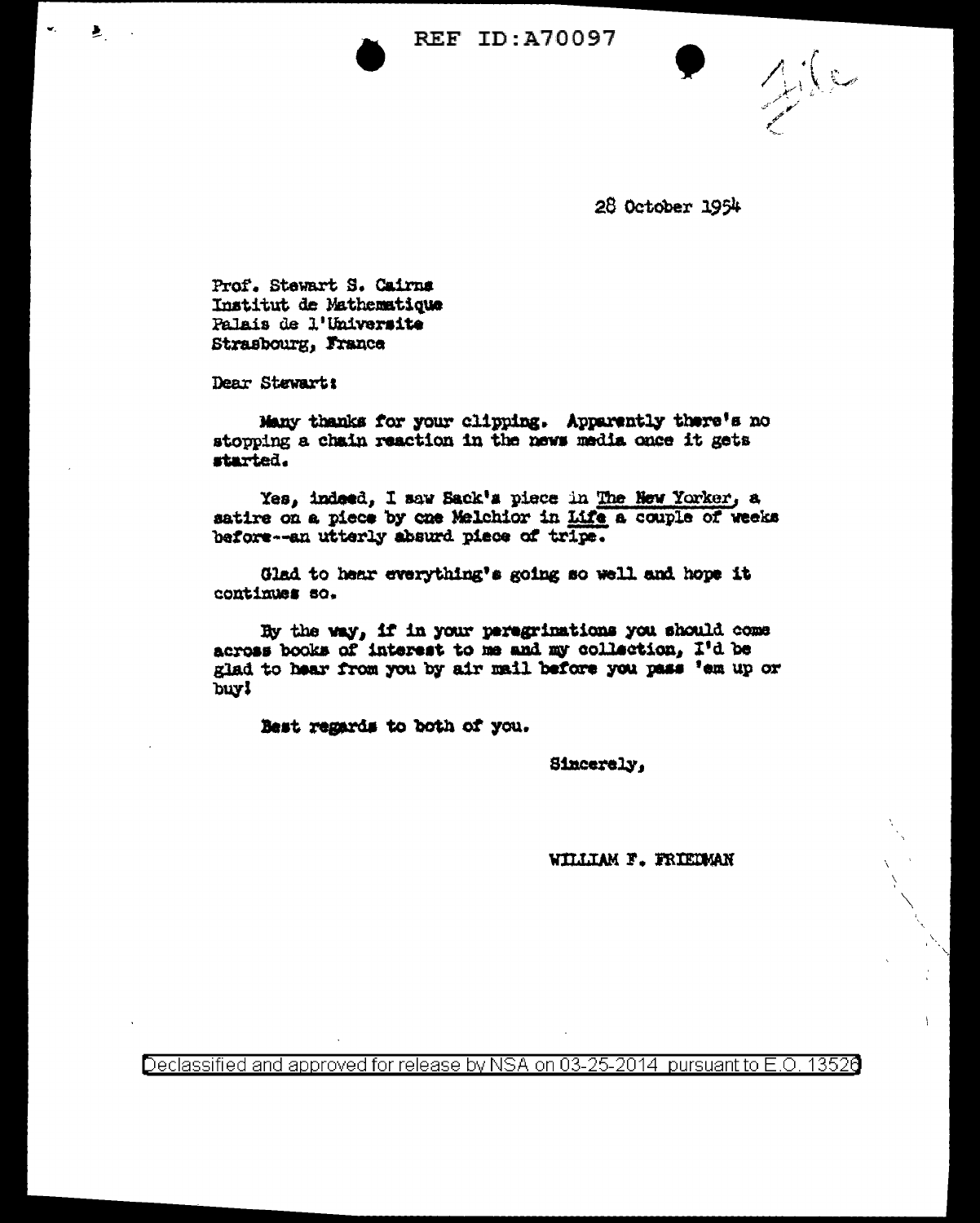$\sum$ Institut de Mathématique Palais de l'Université Att'n: Spec. Assistant. Stradrung, France 24 October 1954 Director, National Security Agency Washington 25, D.C. Dear Mr. Friedman, Just a hasty note, - I'll write you again soon. I intended to send you the enclosed when it appeared, so you'd know him good the news coverage is. On the lighter side, did you see "My socketion of the Grant's touch ciptur" by John Sack in the New Yorker of 18 September. Everything is going well, and I hope the same is true mith you and your monk. 5.5. CAIRAS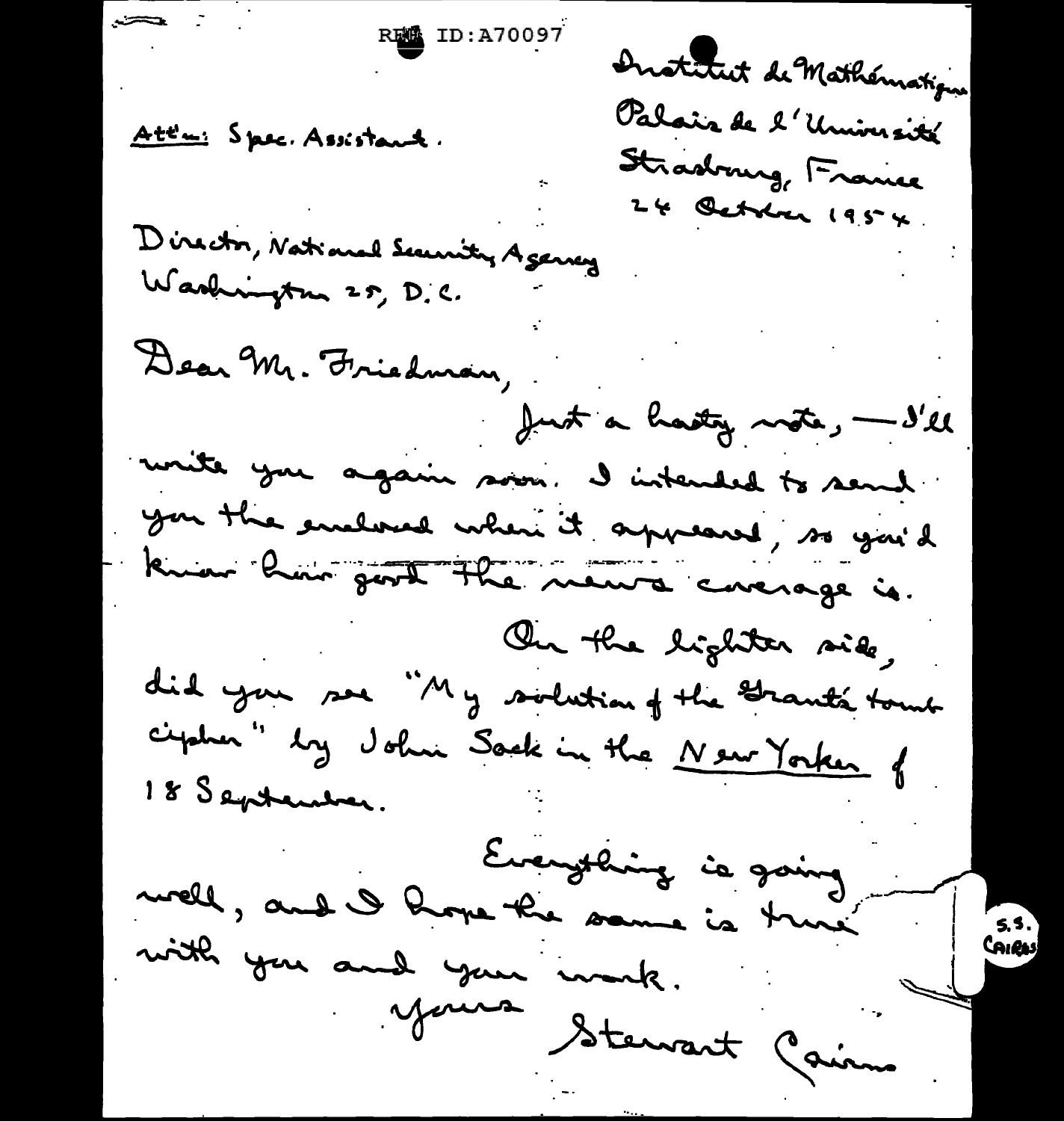$\begin{array}{c} \begin{array}{c} \begin{array}{c} \text{ } \end{array} \end{array} \end{array}$ 



DEPARTMENT OF DEFENSE ARMED FORCES SECURITY AGENCY WASHINGTON 25, D. C. **IN REPLY REPLY REPLY** 

18 June 1951

Dear David:

I am much indebted to you for your letter of 1 May with its very interesting enclosare.

Dudley-Smith had done so well to arouse my interest that I am sending for the books he mentions as his authorities and will study them intently. Strangely enough, cryptographic history, so far as I know it, fails even to mention that chap Fhelippes, and I shall try to learn more about him.

Please convey my personal thanks to Dudley-Smith for his research on the case and for his illuminating analysis.

Your note about the use of nuns by the Germans settles the matter in my own mind.

<sup>I</sup>am not slated to go to either of the forthcoming meetings in London this summer, but possibly will come over in the autumn, for another one not yet definitely scheduled. I should be most happy to see you then and to renew friendship - maybe play a round of golf with 7011. We had a nice round here with Eric, whose putting was much *ott*  that day. He's a wonderful golfer, and I was entirely beyond my depth. My partner, Admiral Jack Redman, saved the day for my side, while Eric's partner, Captain T. A. Smith, USN, was *ott* his game. So the Admiral and I came off with the honors, much to my surprise.

Reciprocating your kind regards, and trusting that my letter finds you in good health and spirits, I am,

\*\*\*\*\*\*\*\*\*\*\*\*\*\*\*\*

Sincerely yours,

Captain, the Earl Cairns, R.N.. In care *ot* G.C.H.Q.